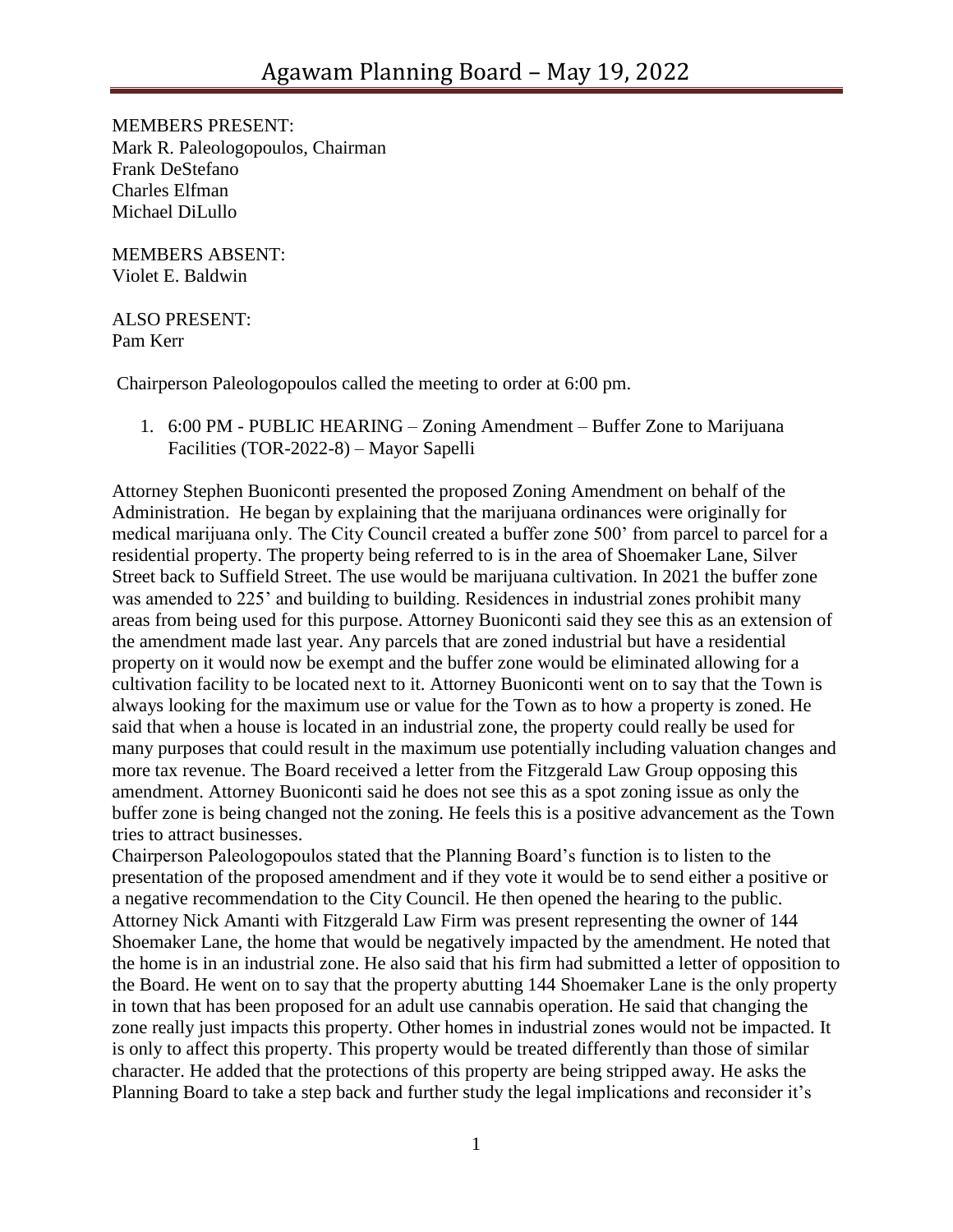positioning on the matter. He said that in general his client is willing to work with someone if they want to come in and talk to him about cannabis operations adjacent to his property. They do oppose this change in zoning and will oppose any operators that will come to the property because of it. Steve Baradino, owner of 144 Shoemaker Lane, SS Asrow Holdings, spoke saying that he is a partner in the cannabis business. He said it is the only business that has interest in the Chez Josef property. He said last May he learned that the property was for sale and understood that in order to grow marijuana on that property he would need to own 144 Shoemaker Lane and he then bought it. He said that when he then went to buy the Chez Josef property the price increased from 2.5 million to 3.5 million dollars. He and his partners negotiated down to 3.1 million dollars. He said that the only people other than him interested in the property are his partners who will not reimburse him for the purchase of 144 Shoemaker Lane. He added that there is a family living in the home now. He said he will be willing to work with or sell to any party interested in 144 Shoemaker Lane. Chair Paleologopoulos said that what he understood from the letter from his attorney, is that the building was there before Chez Josef and before the zoning laws were instituted. So why should the owner be impacted by having no buffer. Attorney Amanti said there are homes across the street that were built first and they are zoned agricultural so would not be impacted by this amendment. He stated that, as discussed earlier with spot zoning, this property is being treated differently than other buildings. He went on to say that when the regulations were set some thought was given that having a cannabis operation shouldn't be adjacent to residential homes. He said they do not object to a cannabis operation in town but are in opposition to it being next to their property. Mr. DeStefano spoke saying that he is concerned about setting a precedent by waving this restriction for the Town. He said these restrictions are set for a reason. If everyone comes before the Board for waivers perhaps the Board should go on a case by case basis. Mr. Paleologopoulos noted that this amendment is considered as an extension of the previous amendment. Mr. DeStefano went on to say that amendments can so often be sought which change the original restrictions. Mr. Paleologopoulos noted that sometimes the first time maybe isn't always right. Mr. DeStefano expressed concern that there will be amendments coming before the Board often. Ms. Kerr explained that waivers and zoning bylaws are different. Waivers are through subdivision regulations and must be in the best interest of the Town for the Board to approve them. She went on to say that this is not an arbitrary decision as all options have to be weighed to be sure it is in the best interest of the Town. She said that our zoning bylaws were written in the 1950's originally and are constantly updated.. Mr. DeStefano suggested that perhaps an amendment should be made concerning cannabis that covers all possibilities. Attorney Buoniconti spoke saying the Board's business is not taken lightly. We do live in political reality, about what is the will of this Board and also the City Council. He said it is measured very closely about what they decide to do. In the past the community had voted in opposition of recreational marijuana. The town has looked at what other communities are receiving in tax values of businesses in town. What has changed in a short period of time is the feeling about marijuana. It is less considered a noxious type of business. When this ordinance was initially installed then amended, there was a big concern with the City Council as to the impact and the smell. Those concerns are now dissipating as there are advances in technology. Attorney Buoniconti went on to say that they want to keep these properties on the tax rolls and encourage industrial development. Mr. Elfman asked Attorney Buoniconti to go over the specific changes such as measurements. Attorney Buoniconti explained the Town's marijuana facility code  $180 - 4$  – subsection D. He said this proposal has one sentence addition that says the section does not apply to industrial zoned parcels used for residential uses, meaning